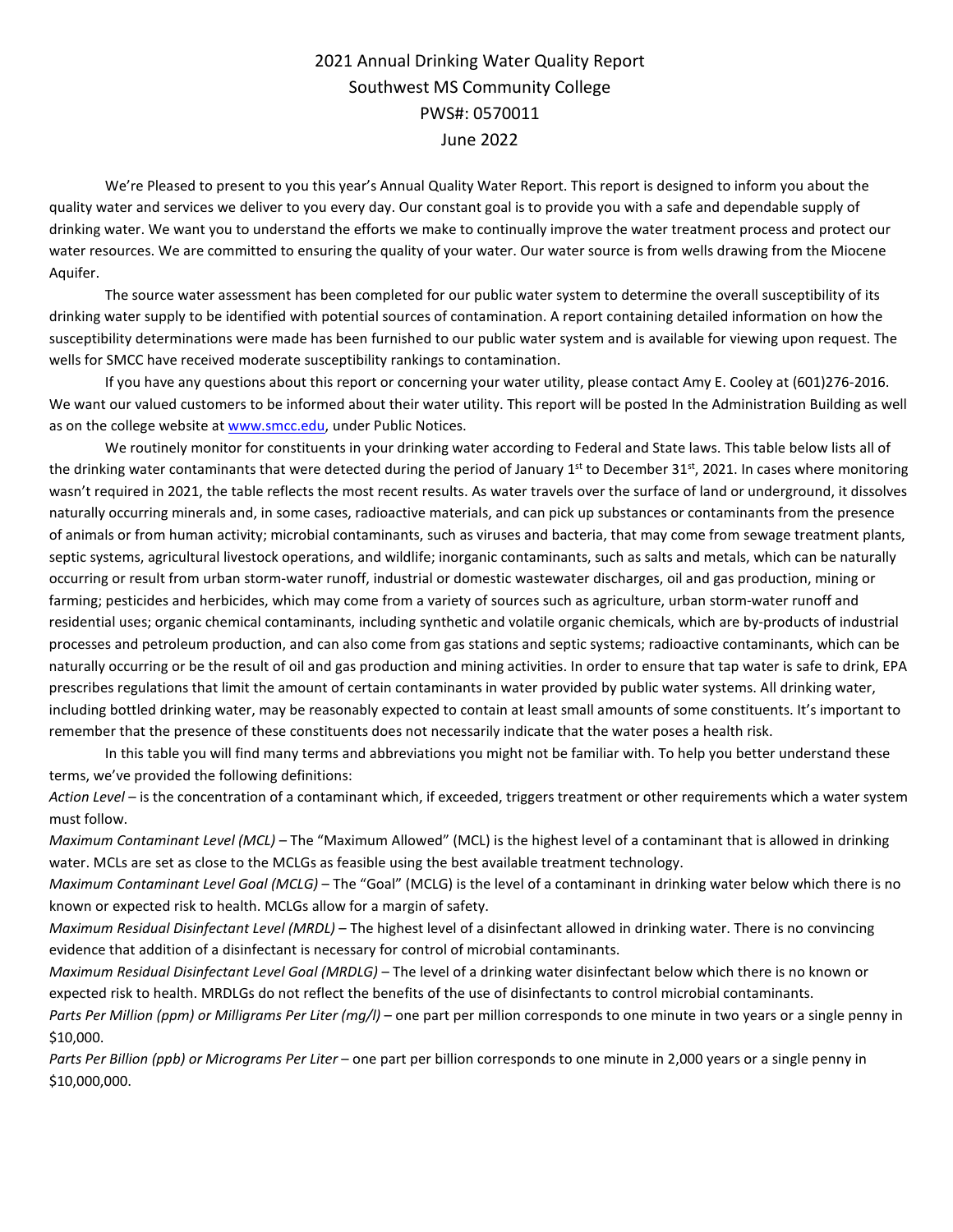| <b>TEST RESULTS</b>           |                  |                   |                   |                                                                |                     |                |                |                                                                                                                                                 |  |
|-------------------------------|------------------|-------------------|-------------------|----------------------------------------------------------------|---------------------|----------------|----------------|-------------------------------------------------------------------------------------------------------------------------------------------------|--|
| Contaminant                   | Violation<br>Y/N | Date<br>Collected | Level<br>Detected | Range of<br>Detects or # of<br>Samples<br>Exceeding<br>MCL/ACL | Unit<br>Measurement | MCLG           | <b>MCL</b>     | Likely Source of Contamination                                                                                                                  |  |
| <b>Inorganic Contaminants</b> |                  |                   |                   |                                                                |                     |                |                |                                                                                                                                                 |  |
| Antimony,<br>Total            | $\mathsf{N}$     | 2019*             | 0.0005            | No Range                                                       | ppm                 | 0              | 0.006          | Discharge from refineries; fire<br>retardants; ceramics;<br>electronics; solder                                                                 |  |
| Arsenic                       | $\mathsf{N}$     | 2019*             | 0.0005            | No Range                                                       | ppm                 | $\mathbf 0$    | 0.010          | Erosion of natural deposits;<br>runoff from orchards; runoff<br>from glass and electronics<br>production                                        |  |
| <b>Barium</b>                 | N                | 2019*             | 0.0349            | No Range                                                       | ppm                 | $\overline{2}$ | $\overline{2}$ | Discharge of drilling wastes;<br>discharge from metal<br>refineries; erosion of natural<br>deposits                                             |  |
| Beryllium,<br>Total           | $\mathsf{N}$     | 2019*             | 0.0005            | No Range                                                       | ppm                 | $\mathbf 0$    | 0.004          | Discharge from metal refineries<br>and coal burning factories;<br>discharge from electrical,<br>aerospace, and defense<br>industries            |  |
| Cadmium                       | $\mathsf{N}$     | 2019*             | 0.0005            | No Range                                                       | ppm                 | $\mathbf 0$    | 0.005          | Corrosion of galvanized pipes;<br>erosion of natural deposits;<br>discharge from metal<br>refineries; runoff from waste<br>batteries and paints |  |
| Chromium                      | $\mathsf{N}$     | 2019*             | 0.0008            | No Range                                                       | ppm                 | 0              | 0.1            | Discharge from Steel and Pulp<br>mills; erosion of natural<br>deposits                                                                          |  |
| Fluoride                      | $\mathsf{N}$     | 2019*             | 0.1               | No Range                                                       | ppm                 | 0              | 4              | Water additive which<br>promotes strong teeth; erosion<br>of natural deposits; discharge<br>from fertilizer and aluminum<br>factories           |  |
| Lead                          | ${\sf N}$        | 2021              | 0.002             | No Range                                                       | Mg/L                | $\mathbf 0$    | 0.015          | Corrosion of household<br>plumbing systems, erosion of<br>natural deposits                                                                      |  |
| Copper                        | $\mathsf{N}$     | 2021              | 0.0               | No Range                                                       | Mg/L                | 0              | 1.3            | Corrosion of household<br>plumbing systems; erosion of<br>natural deposits                                                                      |  |
| Mercury                       | $\mathsf{N}$     | 2019*             | 0.0005            | No Range                                                       | ppm                 | $\mathbf 0$    | 0.002          | Erosion of natural deposits;<br>discharge from refineries and<br>factories; runoff from landfills<br>and croplands                              |  |
| Nitrate (as<br>Nitrogen)      | $\mathsf{N}$     | 2021              | 0.338             | No Range                                                       | ppm                 | 10             | 10             | Runoff from fertilizer use;<br>leaching from septic tanks,<br>sewage, erosion of natural<br>deposits                                            |  |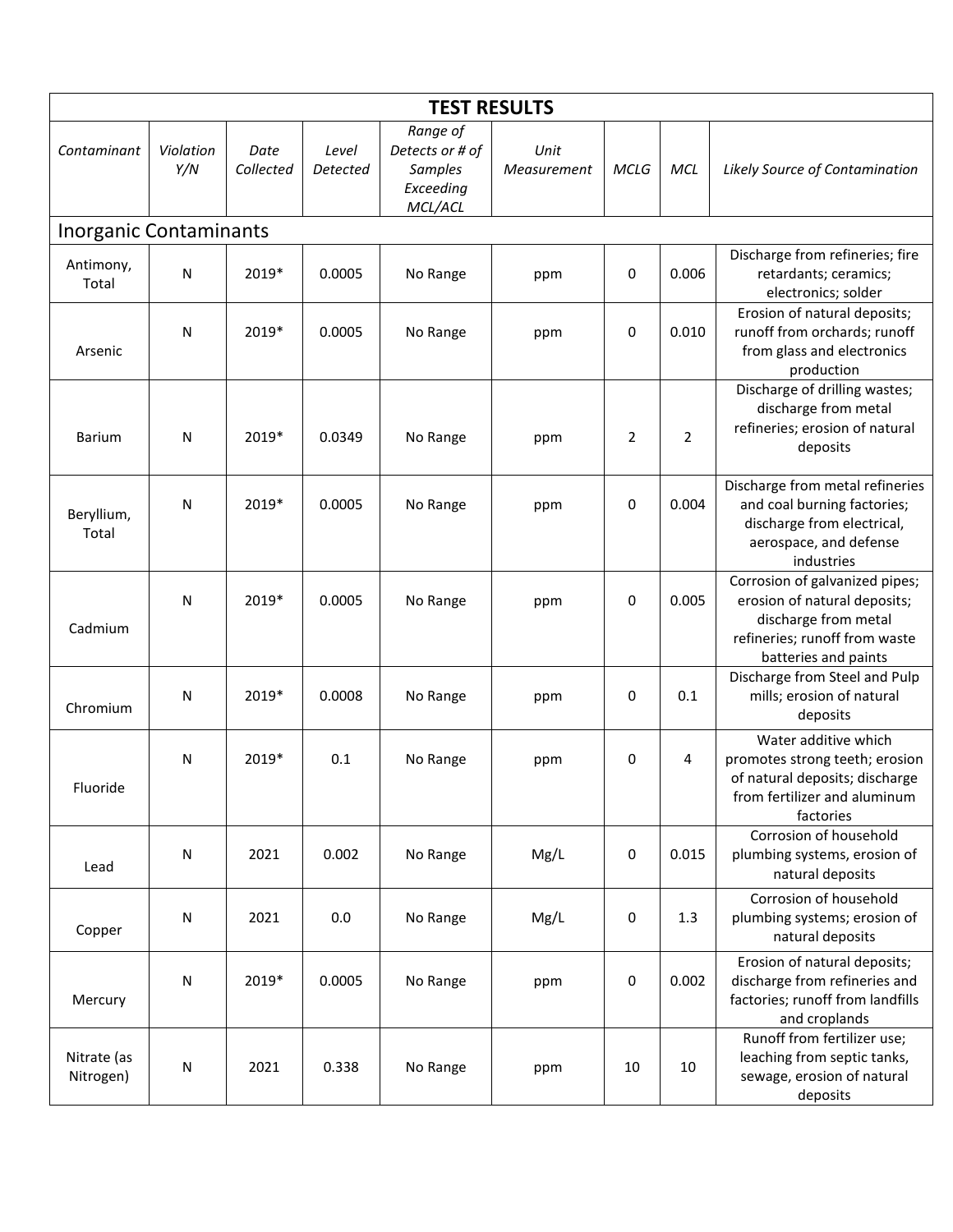| Nitrite                                | N         | 2021  | 0.02   | No Range                    | ppm  | 1  | 1                          | Runoff from fertilizer use;<br>leakage from septic tanks;<br>sewage; erosion of natural<br>deposits                                                   |
|----------------------------------------|-----------|-------|--------|-----------------------------|------|----|----------------------------|-------------------------------------------------------------------------------------------------------------------------------------------------------|
| Nitrate-<br>Nitrite                    | N         | 2021  | 0.338  | No Range                    | ppm  | 10 | 10                         | Runoff from fertilizer use;<br>leakage from septic tanks;<br>sewage; erosion of natural<br>deposits                                                   |
| Selenium                               | N         | 2019* | 0.0005 | No Range                    | ppm  | 0  | 0.05                       | Discharge from petroleum<br>refineries; erosion of natural<br>deposits; discharge from mines                                                          |
| Thallium,<br>Total                     | N         | 2019* | 0.0005 | No Range                    | ppm  | 0  | 0.002                      | Leaching from ore-processing<br>sites; discharge from<br>electronics; glass and drug<br>factories                                                     |
| Cyanide                                | N         | 2019* | 0.015  | No Range                    | ppm  | 0  | 0.2                        | Discharge from steel/metal<br>factories; discharge from<br>plastic and fertilizer factories                                                           |
| Combined<br>Uranium                    | N         | 2021  | 0.5    | No Range                    | ppb  | 0  | 30                         | Leaching from soil and rocks,<br>releases from processing plants                                                                                      |
| <b>Disinfection By-Products</b>        |           |       |        |                             |      |    |                            |                                                                                                                                                       |
| Bromo-<br>dichloro-<br>methane         | N         | 2021  | 1.0    | No Range                    | ppb  | 0  | 0                          | Disinfection byproduct formed<br>when chlorine or other<br>disinfectants are used to treat<br>drinking water                                          |
| <b>Bromoform</b>                       | N         | 2021  | 1.0    | No Range                    | ppb  | 0  | 0                          | Disinfection byproduct formed<br>when chlorine or other<br>disinfectants are used to treat<br>drinking water                                          |
| Chloroform                             | N         | 2021  | 1.0    | No Range                    | ppb  | 0  | 0                          | Disinfection byproduct formed<br>when chlorine or other<br>disinfectants are used to treat<br>drinking water                                          |
| Dibromo-<br>chloro-<br>methane         | Ν         | 2021  | 1.0    | No Range                    | ppb  | 0  | 0                          | Disinfection byproduct formed<br>when chlorine or other<br>disinfectants are used to treat<br>drinking water                                          |
| Chlorine                               | ${\sf N}$ | 2021  | 2.10   | $1.00$ MG/L to<br>2.77 MG/L | MG/L | 0  | <b>MR</b><br>$DL =$<br>4.0 | Water additive used to control<br>microbes                                                                                                            |
| Total<br>Haloacetic<br>Acids<br>(HAA5) | ${\sf N}$ | 2021  | 1.0    | No Range                    | ppb  | 0  | 0                          | Disinfection byproduct that<br>occurs from the reaction of<br>chlorine and naturally occurring<br>organic and inorganic matter in<br>the water source |
| <b>TTHM</b>                            | N         | 2021  | 1.0    | No Range                    | ppb  | 0  | 0                          | Disinfection byproduct that<br>occurs from the reaction of<br>chlorine and naturally occurring<br>organic matter in the water<br>source               |
| Dibromo-<br>acetic Acid<br><b>DBAA</b> | N         | 2021  | 1.0    | No Range                    | ppb  | 0  | 0                          | Formed as a byproduct during<br>disinfection of water by<br>chlorination in the presence of<br>organic matter and bromide                             |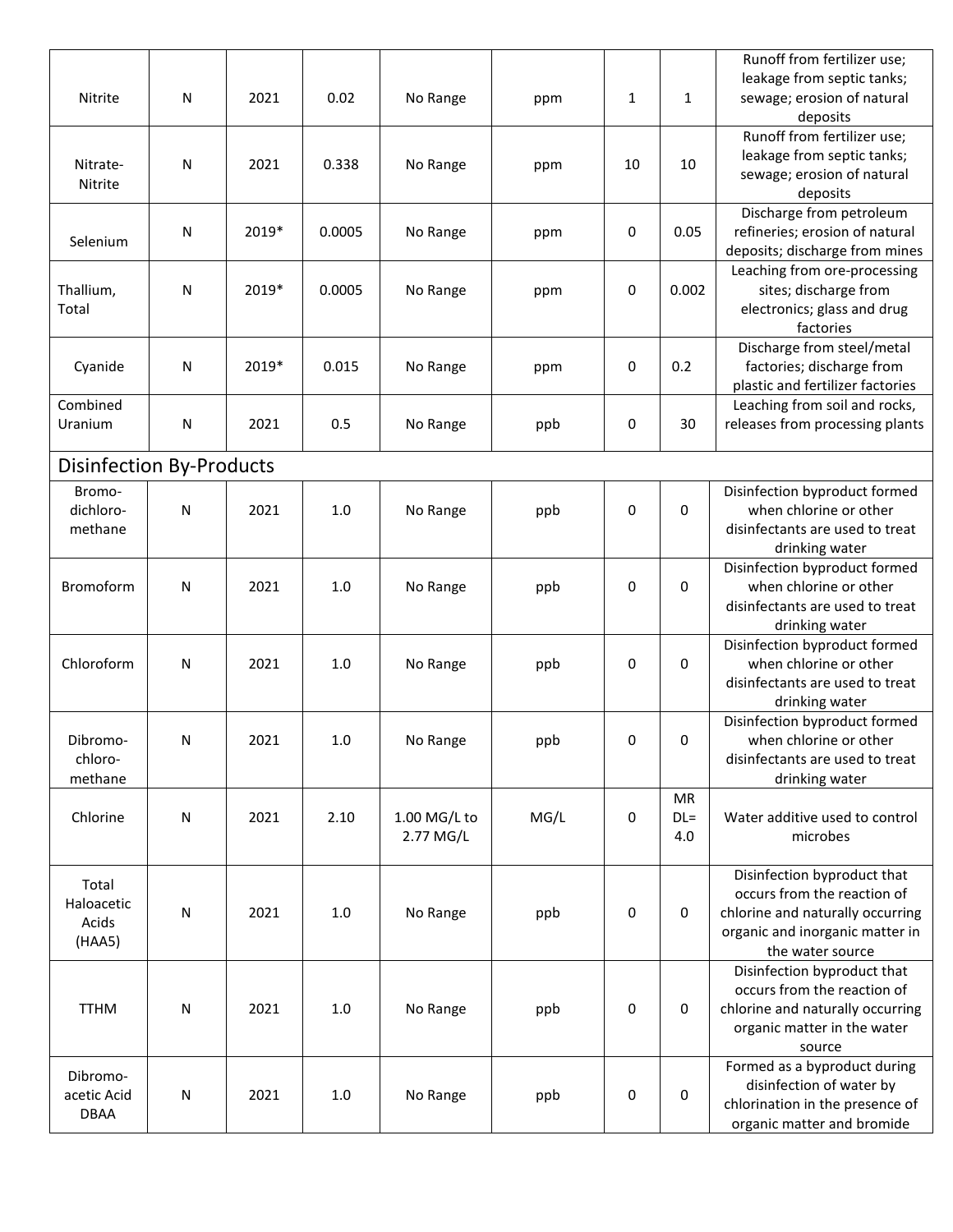| Dichloro-<br>Acetic Acid<br><b>DCAA</b>    | N            | 2021  | 1.0 | No Range | ppb | 0 | 0              | Disinfection byproduct formed<br>when chlorine or other<br>disinfectants are used to treat<br>drinking water |
|--------------------------------------------|--------------|-------|-----|----------|-----|---|----------------|--------------------------------------------------------------------------------------------------------------|
| Monobromo<br>-acetic Acid<br><b>MBAA</b>   | ${\sf N}$    | 2021  | 1.0 | No Range | ppb | 0 | 0              | Disinfection byproduct formed<br>when chlorine or other<br>disinfectants are used to treat<br>drinking water |
| Monochloro<br>-acetic Acid<br><b>MCAA</b>  | ${\sf N}$    | 2021  | 1.0 | No Range | ppb | 0 | 0              | Disinfection byproduct formed<br>when chlorine or other<br>disinfectants are used to treat<br>drinking water |
| Trichloro-<br>acetic Acid<br><b>TCAA</b>   | ${\sf N}$    | 2021  | 1.0 | No Range | ppb | 0 | 0              | Disinfection byproduct formed<br>when chlorine or other<br>disinfectants are used to treat<br>drinking water |
| <b>VOC</b>                                 |              |       |     |          |     |   |                |                                                                                                              |
| $1, 2, 4-$<br>Trichloro-<br>benzene        | $\mathsf{N}$ | 2016* | 0.5 | No Range | ppb | 0 | 70             | Discharge from textile finishing<br>factories                                                                |
| $CIS-1,2-$<br>Dichloro-<br>ethylene        | N            | 2016* | 0.5 | No Range | ppb | 0 | 70             | Discharge from industrial<br>chemical factories                                                              |
| Xylenes,<br>Total                          | N            | 2016* | 0.5 | No Range | ppb | 0 | 1000           | Discharge from petroleum<br>factories; discharge from<br>chemical factories                                  |
| Dichloro-<br>methane                       | ${\sf N}$    | 2016* | 0.5 | No Range | ppb | 0 | 5              | Discharge from drug and<br>chemical factories                                                                |
| O-Dichloro-<br>benzene                     | ${\sf N}$    | 2016* | 0.5 | No Range | ppb | 0 | 600            | Discharge from industrial<br>chemical factories                                                              |
| P-Dichloro-<br>benzene                     | N            | 2016* | 0.5 | No Range | ppb | 0 | 75             | Discharge from industrial<br>chemical factories                                                              |
| Vinyl<br>Chloride                          | ${\sf N}$    | 2016* | 0.5 | No Range | ppb | 0 | $\overline{2}$ | Leaching from PVC pipes;<br>discharge from plastic factories                                                 |
| $1,1-$<br>Dichloro-<br>ethylene            | ${\sf N}$    | 2016* | 0.5 | No Range | ppb | 0 | $\overline{7}$ | Discharge from industrial<br>chemical factories                                                              |
| <b>TRANS-1,2-</b><br>Dichloro-<br>Ethylene | ${\sf N}$    | 2016* | 0.5 | No Range | ppb | 0 | 100            | Discharge from industrial<br>chemical factories                                                              |
| $1,2-$<br>Dichloro-<br>ethane              | ${\sf N}$    | 2016* | 0.5 | No Range | ppb | 0 | 5              | Discharge from industrial<br>chemical factories                                                              |
| $1, 1, 1-$<br>Trichloro-<br>ethane         | ${\sf N}$    | 2016* | 0.5 | No Range | ppb | 0 | 200            | Discharge from metal<br>degreasing sites and other<br>factories                                              |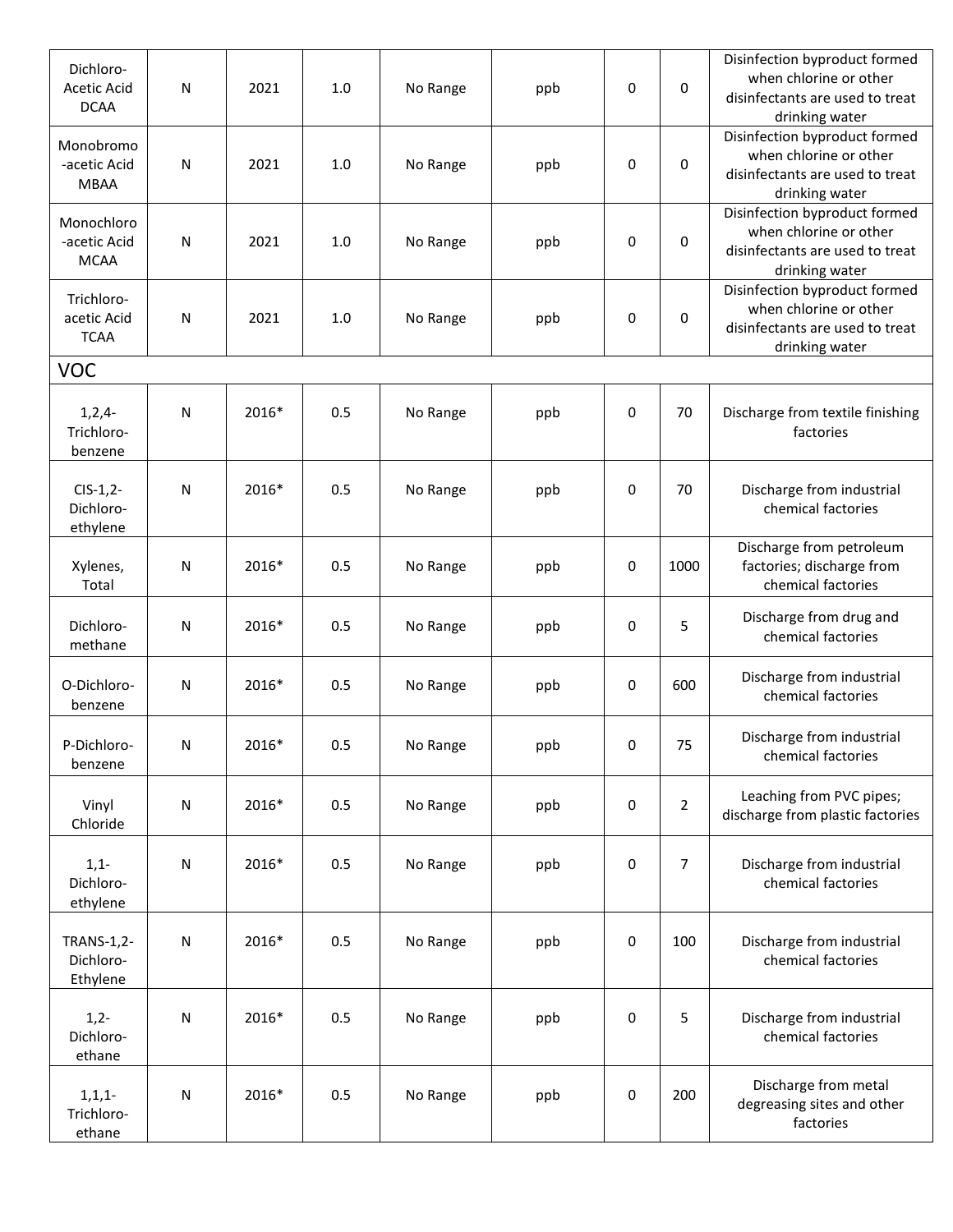| Carbon<br>Tetra-<br>chloride       | N            | 2016* | 0.5 | No Range | ppb | $\Omega$     | 5    | Discharge from industrial<br>chemical factories                               |
|------------------------------------|--------------|-------|-----|----------|-----|--------------|------|-------------------------------------------------------------------------------|
| $1,2-$<br>Dichloro-<br>propane     | ${\sf N}$    | 2016* | 0.5 | No Range | ppb | 0            | 5    | Discharge from industrial<br>chemical factories                               |
| Trichloro-<br>ethylene             | N            | 2016* | 0.5 | No Range | ppb | $\mathbf 0$  | 5    | Discharge from metal<br>degreasing sites and other<br>factories               |
| $1, 1, 2-$<br>Trichloro-<br>ethane | N            | 2016* | 0.5 | No Range | ppb | $\mathbf 0$  | 5    | Discharge from industrial<br>chemical factories                               |
| Tetrachloro-<br>ethylene           | N            | 2016* | 0.5 | No Range | ppb | $\mathbf 0$  | 5    | Discharge from factories and dry<br>cleaners                                  |
| Chloro-<br>benzene                 | $\mathsf{N}$ | 2016* | 0.5 | No Range | ppb | $\mathbf 0$  | 100  | Used in pesticide formation                                                   |
| Benzene                            | N            | 2016* | 0.5 | No Range | ppb | $\mathbf 0$  | 5    | Byproducts of oil refining<br>processes                                       |
| Toluene                            | N            | 2016* | 0.5 | No Range | ppb | $\mathbf 0$  | 1000 | Discharge from petroleum<br>factories                                         |
| Ethyl-<br>benzene                  | N            | 2016* | 0.5 | No Range | ppb | $\mathbf{0}$ | 700  | Found in natural coal tar and<br>petroleum, inks, insecticides,<br>and paints |
| Styrene                            | N            | 2016* | 0.5 | No Range | ppb | 0            | 100  | Discharge from rubber and<br>plastic factories; leaching from<br>landfills    |

*\*Most recent samples*